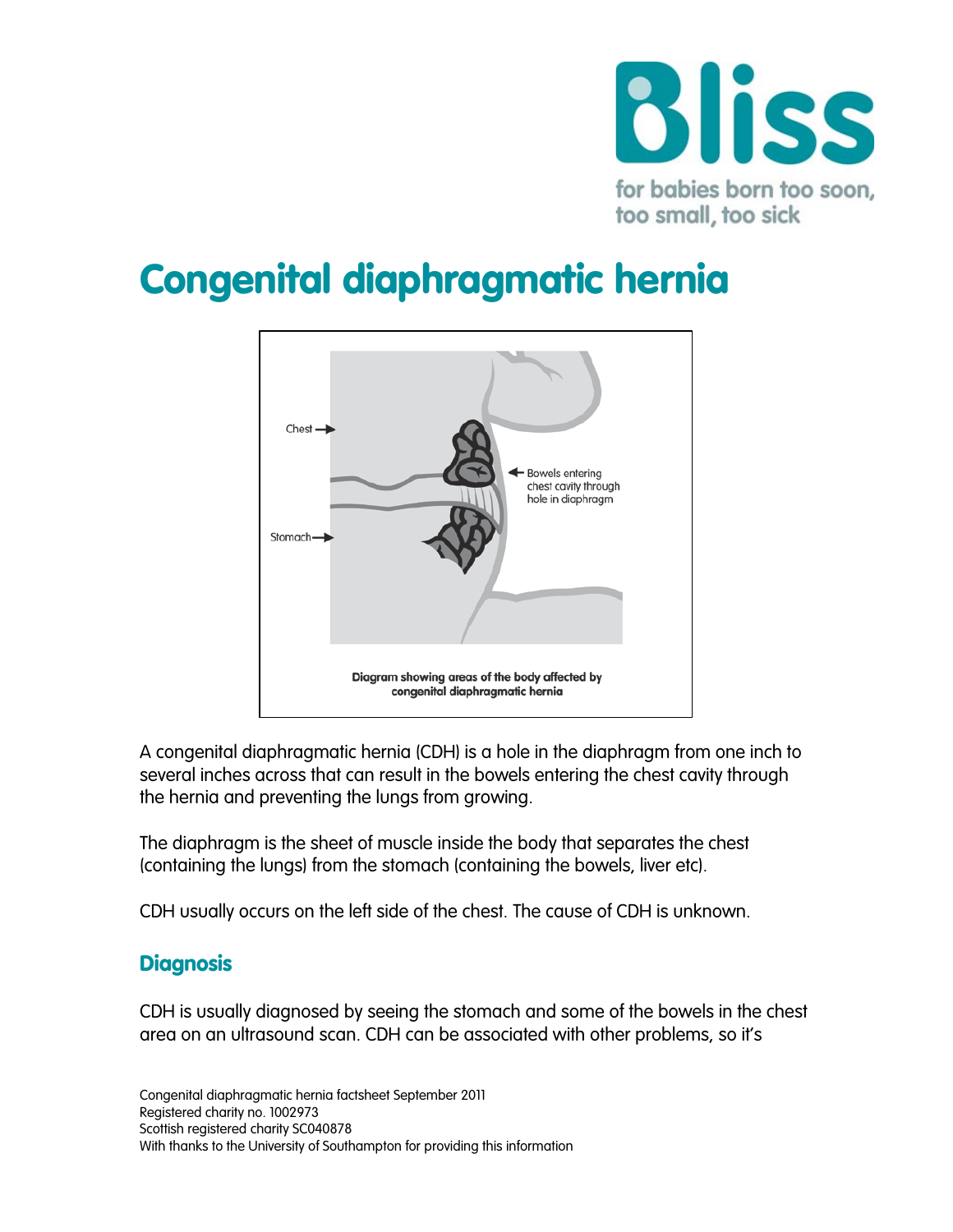important to carry out other checks, which may involve taking a sample of amniotic fluid and a detailed scan of your baby's heart.

CDH can cause an increase in the amniotic fluid around your baby which may lead to an early delivery.

It is a serious condition. Overall 85 per cent of those diagnosed before birth may die before or after delivery, but of those with no other problems, around 50 per cent survive.

# What happens at the delivery?

You should be able to deliver your baby in the normal way unless there are other reasons for requiring a caesarean section.

Most babies have breathing difficulties at birth and will require immediate support for this. In severe cases, this may not be successful and your baby may die within hours. Surgery will usually be delayed until your baby's lungs are strong enough. This may take two-three weeks. During this time your baby will receive intensive care.

# **Surgery**

The surgery is carried out through an incision on the stomach. The bowel is pulled down and the diaphragm repaired. If the hole in the diaphragm is big, there may be a need to use an artificial patch to repair it.

Your baby will still require help with breathing after surgery, so intensive care will continue. This may be needed for several weeks.

# Can I feed my baby?

Most babies will need drip feeds (parenteral nutrition) through a long-line. This is usually placed in a small vein in your baby's arm or leg and fed through into a large vein. Sometimes an operation under anaesthetic is necessary to insert the line directly into a large vein. Once recovered, your baby should be able to feed normally.

# What are the long term effects and after care?

There may be no long-term effects at all. However, some babies may grow up suffering from chronic lung problems. This can result in repeated hospital admissions with respiratory infections. These babies can also have feeding problems.